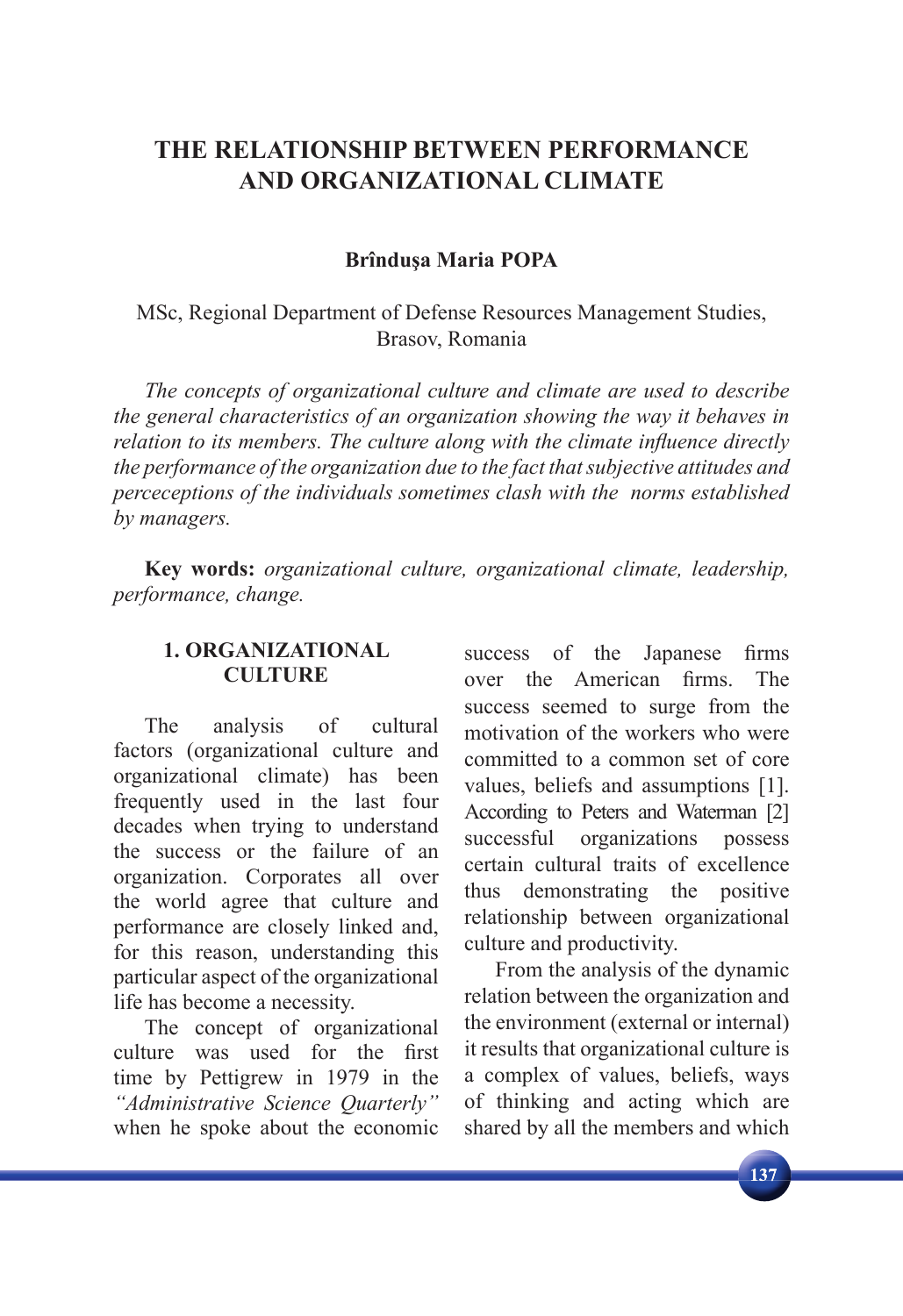determine the methods to be used within and outside the organization.

Organizational culture influences directly the performance of an organization and it is the product of the mixture between subjective attitudes and perceceptions of the individuals and norms set out by the management. It is the set of values which determines the behaviour and attitudes that are accepted or not by the members of a group. This set of deep-seated assumptions, values, and beliefs that are enduring, often unconscious, creates the context of activity within organizations and is difficult to change. Maintainig the culture is not as difficult as changing it, this is the reason managers or founders should be careful when they start shaping it. Usually, culture building means attitudes and behavior valued by the founders and later, the things or ways of action encouraged by managers and the conduct which led to successful solutions in the past.

Culture helps people understand the goal alignment and motivates them to higher levels of performance. Having common values, sharing beliefs makes people feel part of the organization and commit their capability and potential totally and willingly for the company. Making the people accept the culture as a result of its understanding will help the organization in challenging or difficult moments. Nevertheless, organizational culture is not the only factor of influence within

an organization. There is another aspect which sometimes is included by specialists in the culture: organizational climate. These two concepts are used to describe the general characteristics of an organization showing the way it behaves in relation to its members and explain its success.

# **2. ORGANIZATIONAL CLIMATE**

Organizational climate is the intellectual and moral environment of a group within an organization. Some researchers consider that it should be included in the culture while others see it as being a separate element which needs to be analyzed on its own.

The interest in organizational climate began with the studies made by Lewin in the 50s when he used the concept of social climate. Lewin was interested to see how different styles of leadership affected the attitudes and behaviors of employees and the consequences triggers by this upon the results obtained by the group/ organization. The relation between people and their social environment was expressed as "*behavior is a function between a person and the environment"* [3].

A possible definition of organizational climate could be: an essential element of the social system including all the social characteristics of the interaction between different

138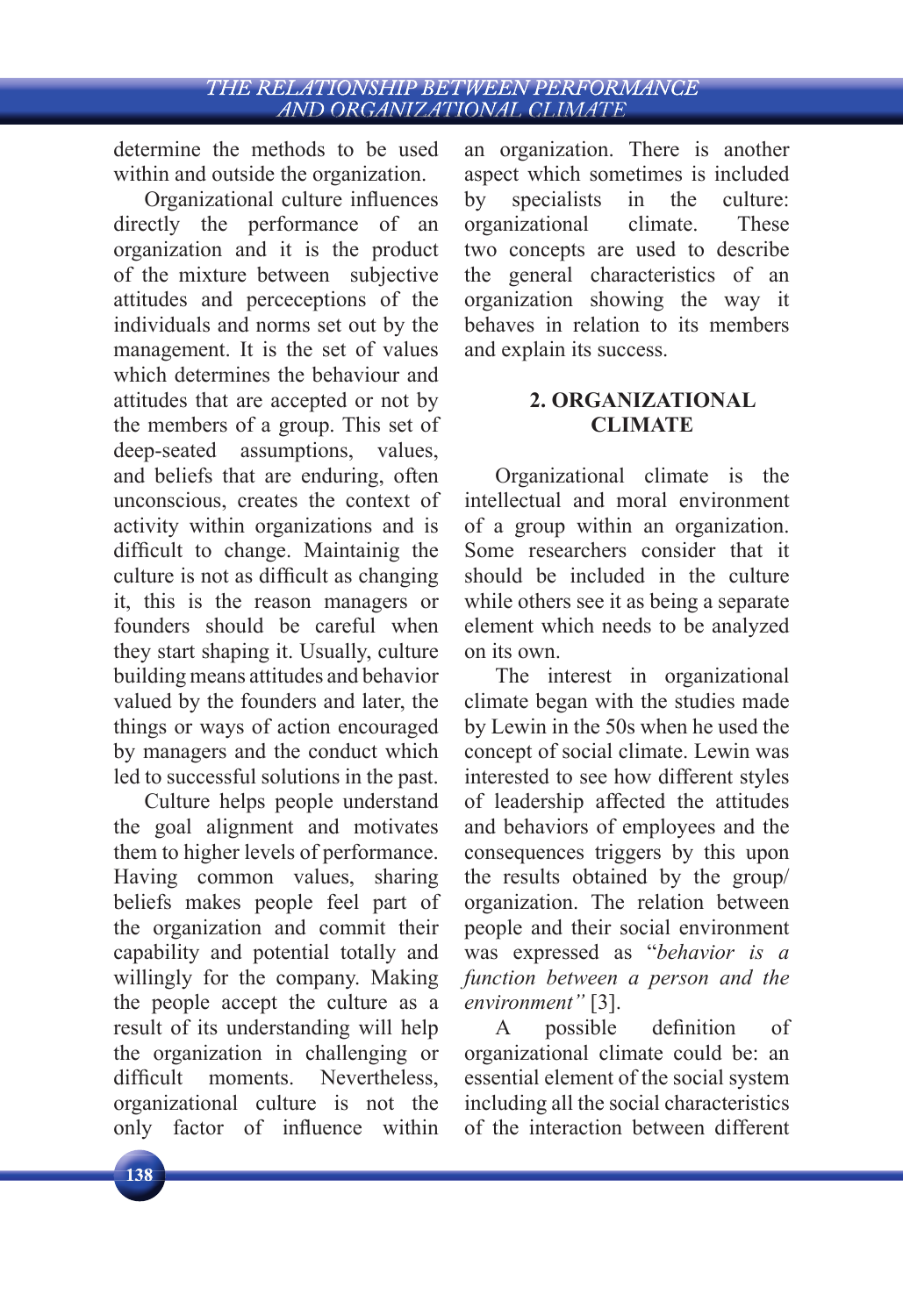# **Journal of Defense Resources Management**

workgroups existing within an organization; it is the social and organizational environment in which the groups work and it is determined by the management style.

The difference between organizational climate and organizational culture arises from their degree of stability and persistence. Thus, organizational climate refers to the attitudes and beliefs, the opinions and the sentiments of the employees at a certain moment, while organizational culture rather looks at the values and the elements which are stable and which have a continuity in time (*e.g.* norms, written or not; symbols; values, etc.). Organizational climate is a collective state of the mind which is relatively stable and shared by a group. Organizational culture determines the climate since it is the objective dimension, whereas organizational climate is wreathed in subjectivity. The climate is the key element to be used when trying to understand how the internal environment influences and shapes the opinions, attitudes and behavior of the members. At the same time, through the means of this phenomenon we can decode the dynamics of an organization through the understanding of the subjective perceptions of the employees.

The climate is generally characterised by elements such as: the level of cooperation, of receptivity towards the opinions of the group members, positive atmosphere which could stimulate performance or, on the other hand, tense relations, lack of cooperation, indiference towards performance and other social or professional problems.

 Since the effects of organizational climate products can reach an individual or the entire organization, it is vital to be taken into consideration when we aim to attain performance.

Organizational climate depends on several factors that could be generally termed as the characteristics of an organization such as: structure, size, area of activity, age of members and traditions. It also depends on the characteristics of the staff: level of education, age, cultural level and the managerial style.

The culture, seen as a system of interactions through which the subjects coordinate and model each other, has a structure which results from the interdependency of the roles and positions the members have in a group. Taking into consideration the roles and duties each individual has to fulfill we can find several structures which are interrelated and complete each other in accordance with the organizational climate. Groups are made in order to reach some targets or to fulfill some tasks activities which most of the time have a strong motivational load which can influence and even set the way through which an activity is completed.

The group climate will influence and even change the way people behave within a culture and the same

139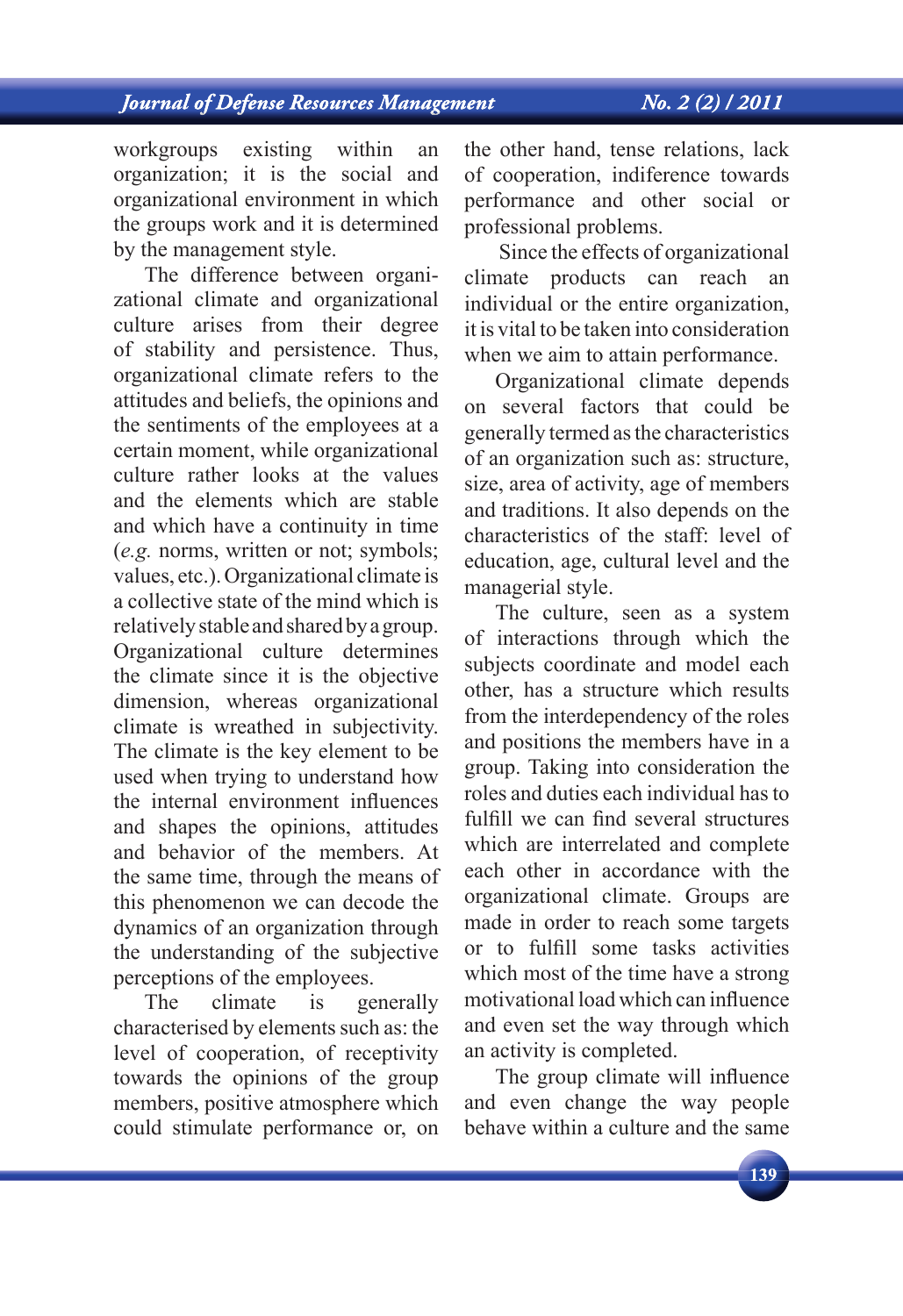#### THE RELATIONSHIP BETWEEN PERFORMANCE AND ORGANIZATIONAL CLIMATE

person will have different attitudes dependent on the social environment in which they find themselves at a certain moment. Their reactions change according to the different climates in which they are at that time, or in other words according to the behavior of the other members of the group. Studies have shown that almost all the individuals react similarly to the same group and climate conditions; also, when they change climates the effects are visible even if the organizational culture will remain the same. The differences are visible in the intensity of reactions and in the preference each subject has for a particular climate. So, what could be mistakenly taken as different types of personality or different traits of character is in fact the reaction triggered by the climate and the management method. This is why we should change our perception upon groups as gatherings of individuals and see them as entities which have the capacity to shape the individuals.

The relation between the subjective expectations of the employee and the objective conditions found at the work place, their reaction to the environment is the key to understanding the organizational performance.

When things do not work out, changing culture is much more difficult than changing climate. The premise of the Burke-Litwin model is this: organizational development interventions directed toward structure, management practices, and systems (policies and procedures) result in first-order change; interventions directed toward mission and strategy, leadership, and organization culture result in secondorder change [4].

This model differentiates between transactional and transformational leadership styles. In just a few words these two concepts say that some leaders are capable of obtaining extraordinary performance from followers while other leaders are not.



**Fig. 1.** *Burke-Litwin model of organizational performance and change*

We are talking about transformational leaders, who are leaders who inspire followers surpass their own self-interest for the good of the organization and who are capable of making a strong impression on their followers. Transformational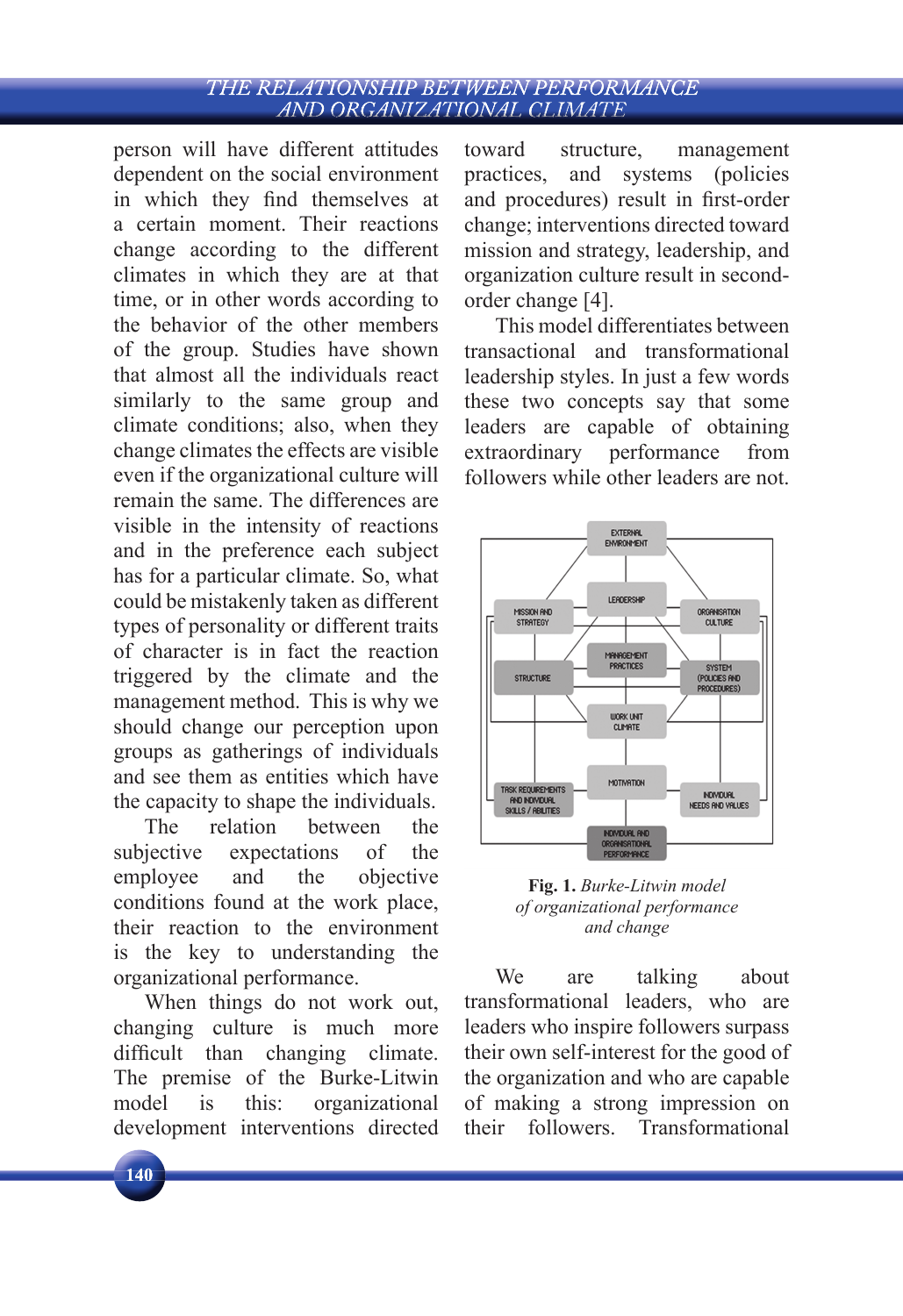# **Journal of Defense Resources Management**

### $N_0$ ,  $2(2)/2011$

leadership is about inspiration which helps obtain a higher level of performance, it is about the transformation of the present state into something better.

Transactional leaders are those leaders who guide or motivate their followers in the direction of the goals which were set by clarifying the requirements of the role and task. Transactional leadership requires an exchange of information between leader and follower which will only result in *"normal"* performance. Transactional leadership is sufficient for causing first-order change. Transformational leadership is necessary if we really want to make a difference in the way an organization reaches its objectives.



**Fig. 2.** *The factors involved in fi rst order change*

To conclude, I can say that the employees' attitude towards work is a complex factor. On one hand, it is influenced both by the organizational climate and the organizational culture and, on the other hand, by the style of management. On a general level, the attitude toward work has an impact upon the performance of the organization and on the personal level it influences the employees' individual performance and also their career.

#### **REFERENCES**

[1] Denison, D.R. (1990) *Corporate culture and organizational effectiveness*. New York: Wiley.

[2] Peters, T., Waterman, R. (1982) *In Search of Excellence*, New York, London: Harper & Row.

[3] Ostroff, C., Kinicki, A.J., & Tamkins, M.M. (2003) *Organizational culture and climate.* In W.C. Borman, D.R. Ilgen, & R.J. Klimoski (Eds), *Comprehensive Handbook of Psychology*, Volume 12: I/O Psychology, pp. 565-594. New York: John Wiley & Sons.

[4] Burke W., Litwin G. (1992) *A Causal Model of Organizational Performance & Change*, Journal of Management (JofM), 18(3), pp. 523-545.

[5] Vlăsceanu M. (1999) *Organizaţiile şi cultura organizării*, Bucharest: Trei. [6] Schein E. H. (1992) *Organizational Culture and Leadership*, San Francisco, CA: Jossey-Bass Publishers.